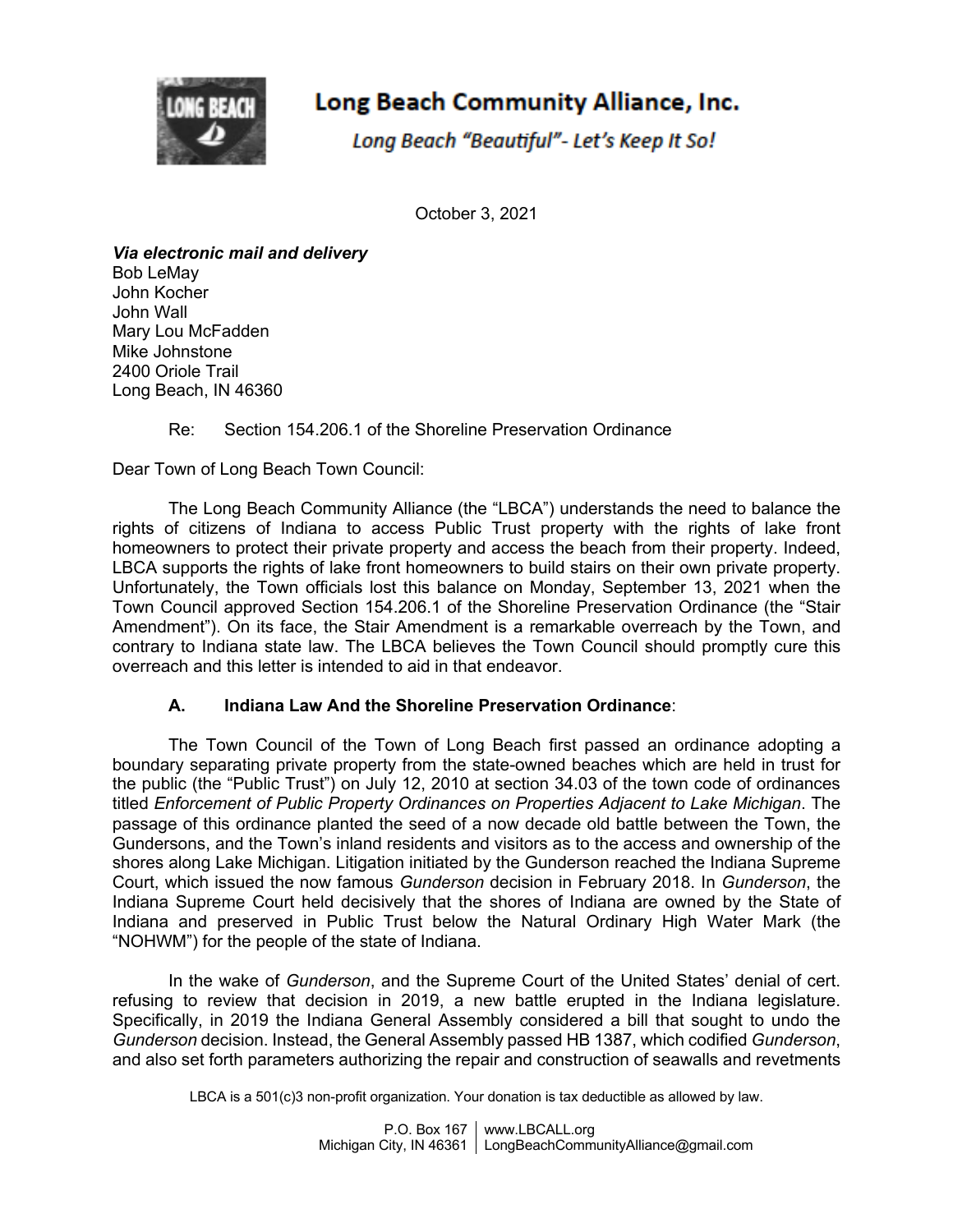on "private property" within a local government's jurisdiction pursuant to an expedited local government permitting process. See HB 1387, at Section 10.

HB 1387 expressly incorporates the *Gunderson* decision's holding that the State of Indiana owns the shore of Lake Michigan below the NOHWM as determined by naturally occurring physical characteristics left on the shore by the action of the Lake. (Section 3 and the definitions in Sections 1 and 2). It also expressly defines "private property" as that which is "not owned or leased by the state or a political subdivision." (Section 8). Finally, HB 1387 makes clear the fundamental legal tenant that a local government's authority is limited to property that is within its jurisdiction. (Section 10). Indeed, in committee hearings on HB 1387 several legislators expressed deep concern about local governments over-stepping their authority on the Lake Michigan lake front. The legislator's fears were realized on Monday, September 13, 2021.

#### **B. Town Council Passes an Ordinance Contrary to Gunderson and HB 1387**:

We, as citizens of the Town of Long Beach, have a right to expect that you, the Town Council, will comply with State law and act within the legal boundaries of your jurisdiction as established by *Gunderson* and as clearly articulated by the Indiana General Assembly.

On Monday, September 13th, the Town Council faced the simple question of whether it had the authority to adopt an ordinance that would permit construction 42 inches lakeward of the NOHWM. Sadly, instead of simply rejecting the adoption of language that would put the Town's imprimatur on construction lakeward of the NOHWM, an action outside of the Town's jurisdiction, the Town Council chose to take an illegal, *ultra vires* action. In so doing the Town Council missed an important opportunity to turn the hard-won lessons of this seemingly endless dispute into a final rule that would make uniform the principles of *Gunderson*, HB 1387 and the Shoreline Preservation Ordinance, and instead chose a more expedient path that will have profound effects on the Public Trust along the Lake Michigan shoreline.

We are writing to make a record that the Long Beach Community Alliance, as one of the parties in the *Gunderson* case and a staunch advocate for the protection of the public trust beach adjacent to our Town, stands in opposition to the actions of Town Council or any local governing body purporting to exercise jurisdiction lakeward of the NOHWM. We urge the Town Council to reconsider its position on this matter as soon as possible. We believe the unfortunate action taken by the Town on Monday, September 13, 2021, no matter how much of the public trust beach it affects and no matter that it is ineffective as a matter of law, has the potential to cause confusion as to the boundary of private and public property on the lake front adjacent to the Town and creates a slippery slope for arguments before the Town Building Commission for other greater illegal infringements by the Town on the public trust beach.

The background on this matter is that for six months the Advisory Planning Commission (the "APC") undertook a great effort, involving multiple public meetings, the consideration of multiple amendments and restatements, and the drafting and revising of a number of provisions, all to insure that the Town's Shoreline Preservation Ordinance was amended and restated in a manner that complied with both *Gunderson* and HB 1387 and also provided a fair, reasonable and workable approach to shoreline protection. Following that careful, open and very fulsome public process, the Town Council proposed changes to the APC's proposed amendments that were only raised before the APC at the public hearing and which the APC rightfully rejected because the changes exceeded the Town's jurisdiction under *Gunderson* and HB 1387. Further the Town Council sent the proposed changes to the APC with a procedural "poison pill" requiring that the changes must be accepted or rejected.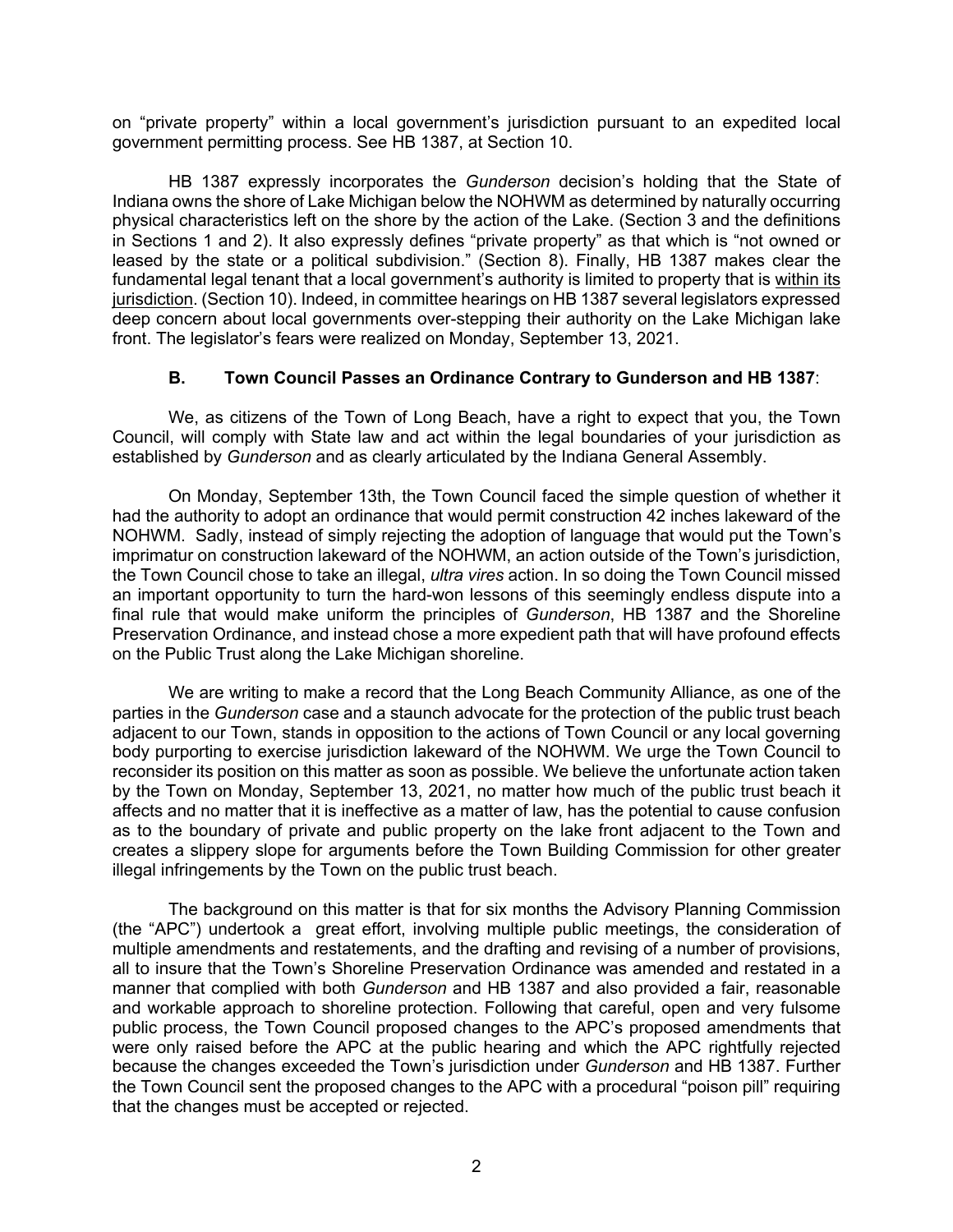Leaving aside the breach of the Town Council's duty to Town citizens that this action represents, it is absolutely clear that the Town had no authority to authorize construction anywhere below the NOHWM. Neither *Gunderson* nor HB 1387 establish the boundary between private property and Public Trust lands (and thus the Town's jurisdictional boundary) as the NOHWM *plus 42 inches*. The Town Council made-up this concept of "42 inches" out of whole cloth.

Moreover, the language proposed does not even require the applicants to obtain a permit from the DNR or the Army Corps of Engineers in order to build within the Public Trust. It only requires that they be subject to "Department of Natural Resources and/or Army Corps requirements." While legally ineffective, this action will result in the Building Commission continuing to be hamstrung by the language in the ordinance, and applicants will exploit the ambiguity in the language as to what precisely is required before the Town will grant a permit to an applicant to construct stairs lakeward of the NOHWM. Worse, the ordinance signals to the Indiana Department of Natural Resources and the Army Corps of Engineers that the Town Council supports encroachment onto the Public Trust by at least 42 inches.

Again, the LBCA understands the need to balance the rights of lake front property owners with the rights of the citizens of Indiana to access Public Trust property. However, the Stair Amendment does not strike that balance. The Stair Amendment, on its face, exceeds the authority granted to the Town under Indiana law. Indeed, at a meeting of the APC on August 23, 2021, the three members of Town Council who also serve on the APC admitted, on the public record, that neither *Gunderson* nor HB 1387 authorize the Town to issue permits for construction that extends onto Public Trust property and that the concept of approving the construction of stairs beyond the NOHWM would both exceed the Town's jurisdiction and be contrary to *Gunderson* and HB 1387.

Additionally, there is a legitimate concern that the adoption of this *ultra vires* language within the Shoreline Preservation Ordinance could cause the text of the entire ordinance to be overturned by a Court.

For all of these reasons, this error must be corrected. We have attached a proposed amendment to section 154.206.1, which would once again align the Town's Shoreline Preservation Ordinance with *Gunderson* and HB 1387.

We urge you, in the strongest possible terms, to consider our proposed amendment. We believe these amendments clarify the intent of the Town Council and are necessary to avoid confusion before the Building Commission and Department of Natural Resources, as well as confusion for permit applicants and all citizens of the Town.

Respectfully,

Long Beach Community Alliance

The Long Beach Community Alliance